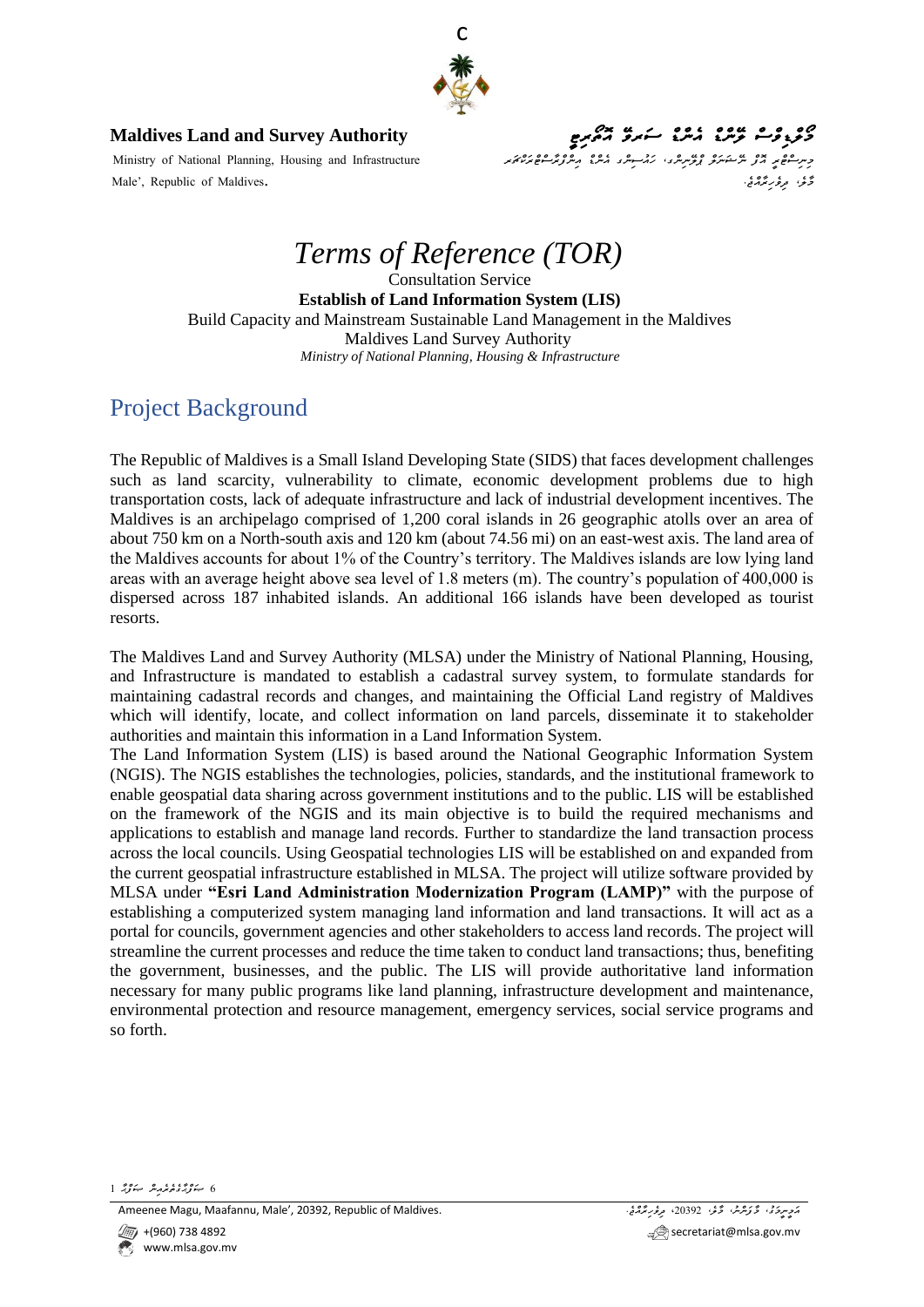

#### Current Context

Land records are maintained by the local councils in cities and on islands, who are responsible for creating, updating, and maintaining land transaction details and issuing title documents (land titles or land agreements). These records include information regarding ownership of land, type of ownership, location, parcel dimensions, associated spatial information and the history of the property. Apart from councils, some government agencies also maintain land records. The title documents are currently issued and maintained in hardcopy format.

#### **Objective**

Design and implement a land information management system based on ESRI technology to be provided by MLSA under the "LAMP" program. The system should be capable of creating, updating, and maintaining land parcels, land records and land transactions, and generating and maintaining land title/Registry documents and maps.

#### Scope of Work and Requirements

The Consultation Team shall:

- Investigate process and mechanisms utilized in managing land transactions within the Maldives for a selected set of councils
- Provide detail technical proposal and advise MLSA on which international standards (ISO-LADM) can be effectively applied to the Maldives context.

• Work closely with MLSA, Ministry of National Planning Housing and Infrastructure, National GIS staff, other relevant stakeholders, and ICT (Information and Communication Technologies) staff to develop, test, upscale, and monitor the application

• Establish multi-user web applications applying MSSQL, geodatabase and Esri's software

- Develop the application utilizing ESRI parcel fabric for:
	- o creating, updating, and managing parcels
	- o tracking history
	- o generation of required maps and title documents
- Ensure the storing and management of scanned copies of existing title documents

• Create user access management to define protocols and roles to control access to different datasets

• Ensure dissemination of selected base map layers through services to be consumed by other geographic systems solutions via REST APIs

• Ensure the ingestion of necessary base map layers allowing MLSA to create, update, store, view, analyze and publish land information

• Ensure that the application supports future expansion and integration into other applications and business systems

• Deploy a Beta (MVP) version of LIS Implementation, collect and analyze feedback, and provide recommendations as to how to resolve identified issues, make required changes found in the MVP according to feedback received.

• Deployment the final LIS version with final changes according to feedback.

• Provide user manuals along with training materials and conduct 'train-the-trainers' training for selected MLSA staff

- Prepare and submit specified project documents and reports.
- Prepare and submit mission report after end of mission

مَ*وِسٍودَة، حَرْمَسِهُ، حَرْمٍ حَرْمٍ مَرْمِرِحَمَّدَ* .<br>مَوسِودَة عَرَمَهُمْ، حَرَمَهُمْ، حَرَمَ 20392 ، مِرْمِرَتَّمَدُّ، مَسَوِّمَ مِنْ مَسْتَقِيمَ .

*<sup>6</sup> ޞަފްޙާގެތެރެއިން ޞަފްޙާ 2*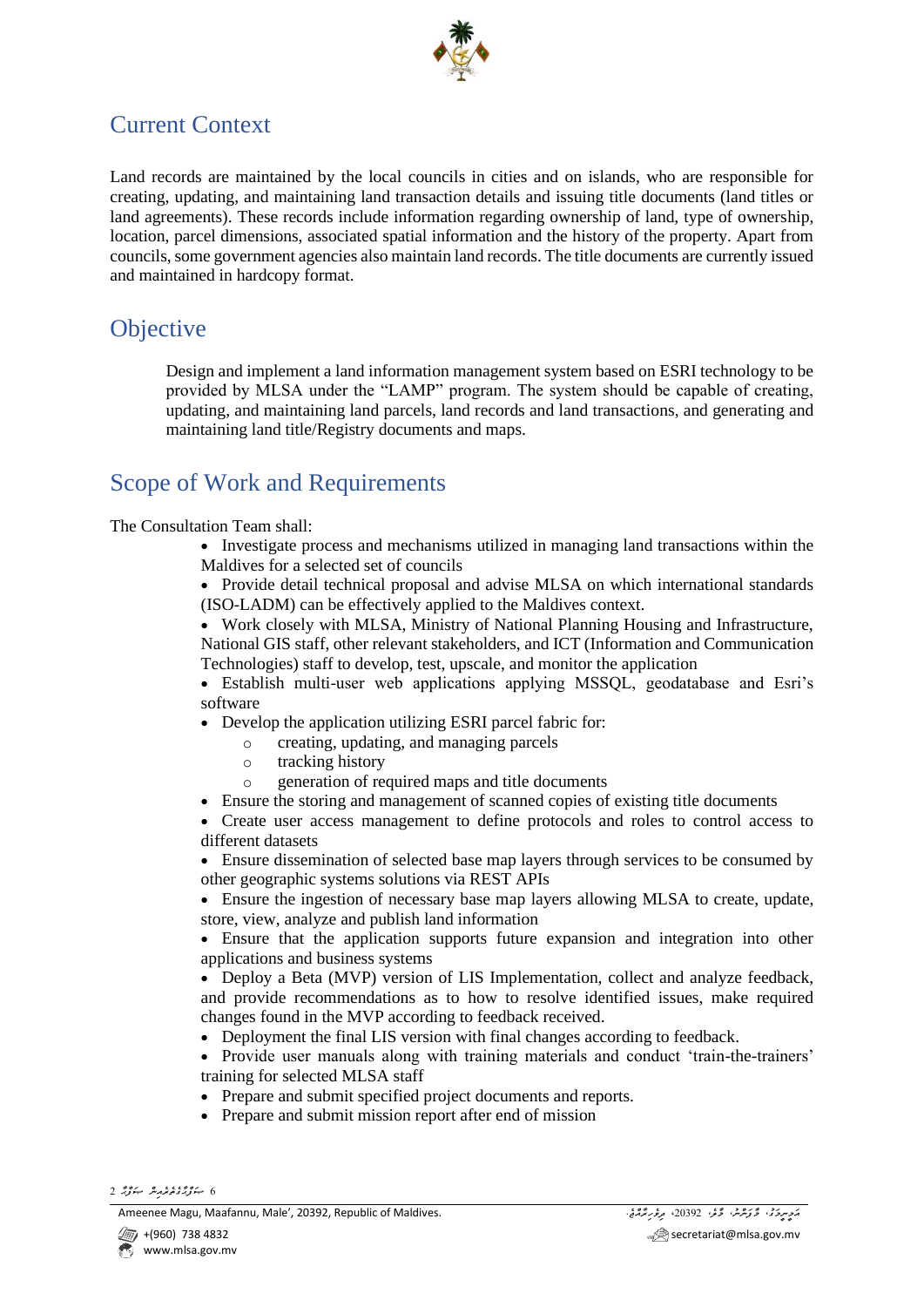

To assess the LIS concept, design, and interoperability of the multipurpose LIS, the consultation team shall engage with MLSA and other key stakeholders to investigate and verify the current situation of the LIS's role, functions, and operating procedures in the Maldives.

The consultation team shall further provide spatial data management systems expertise to develop an efficient methodology for surveying and mapping of a rural cadaster and demonstrate how these surveys can be integrated with surveys of other areas.

Given the diverse cultural settings in the Maldives the consultation team should demonstrate experience and ability to successfully deliver under such circumstances.

#### Expected activities

This assignment must be completed in 6 months starting from its signature. The main activities are expected to be:

- Propose his work schedule for the term of his consultancy
- Assess the data available from the selected cities and local councils
- Assess and familiarize land administration and management processes and the Authority's need and council works
- Design and build a system for the LIS along with flexibility for future development.
- Propose a work schedule for the development and testing of geo-database in SQL format and web application
- Develop a land information system management database (geodatabase) and long with web application(s)

• Install Esri Lamp software suite in the development and production to set the environment

• Migrate existing data that are in hardcopy and vector data into the geodatabase and parcel fabric

- Create a development and testing environment for LIS application
- Test all aspects and agreed requirements for the LIS web application and database
- Produce training materials (PPT, PDF, etc...) for LIS web application workflows and functions

• Conduct training of:

- o MLSA ICT team in operating, maintaining, and expanding the application environment
- o MLSA trainers for LIS web application workflows and functions

• Provide a developer manual allowing developers to enhance and expand the LIS framework and how to integrate with other applications

• Prepare mission reports summarizing the activities undertaken, describe the achievements and shortcomings and provide recommendations/suggestions for future developments

#### Deliverables/Outputs

• Provide Technical proposal Report on existing process and mechanisms utilized in managing land transactions within the Maldives and submit finding with recommendation of intentional standards that can be applied in the Maldives

• Propose and design information models, geospatial data standards, cadastral and land registration into integrated web application

System configuration and implementation guide and train MLSA ICT team to operate, maintain, and expand the application environment

- Deployment of beta version of LIS Implementation
- Deployment of final LIS implementation
- User manual and training materials for train-the-trainers

*6 ޞަފްޙާގެތެރެއިން ޞަފްޙާ 3*

مَرِسِرَدُ، دَّرَسِمْ، دَّسْ 20392، مِوْرِيَّمْهُ، دِرِيْمِيْسْ - Ameenee Magu, Maafannu, Male', 20392, Republic of Maldives.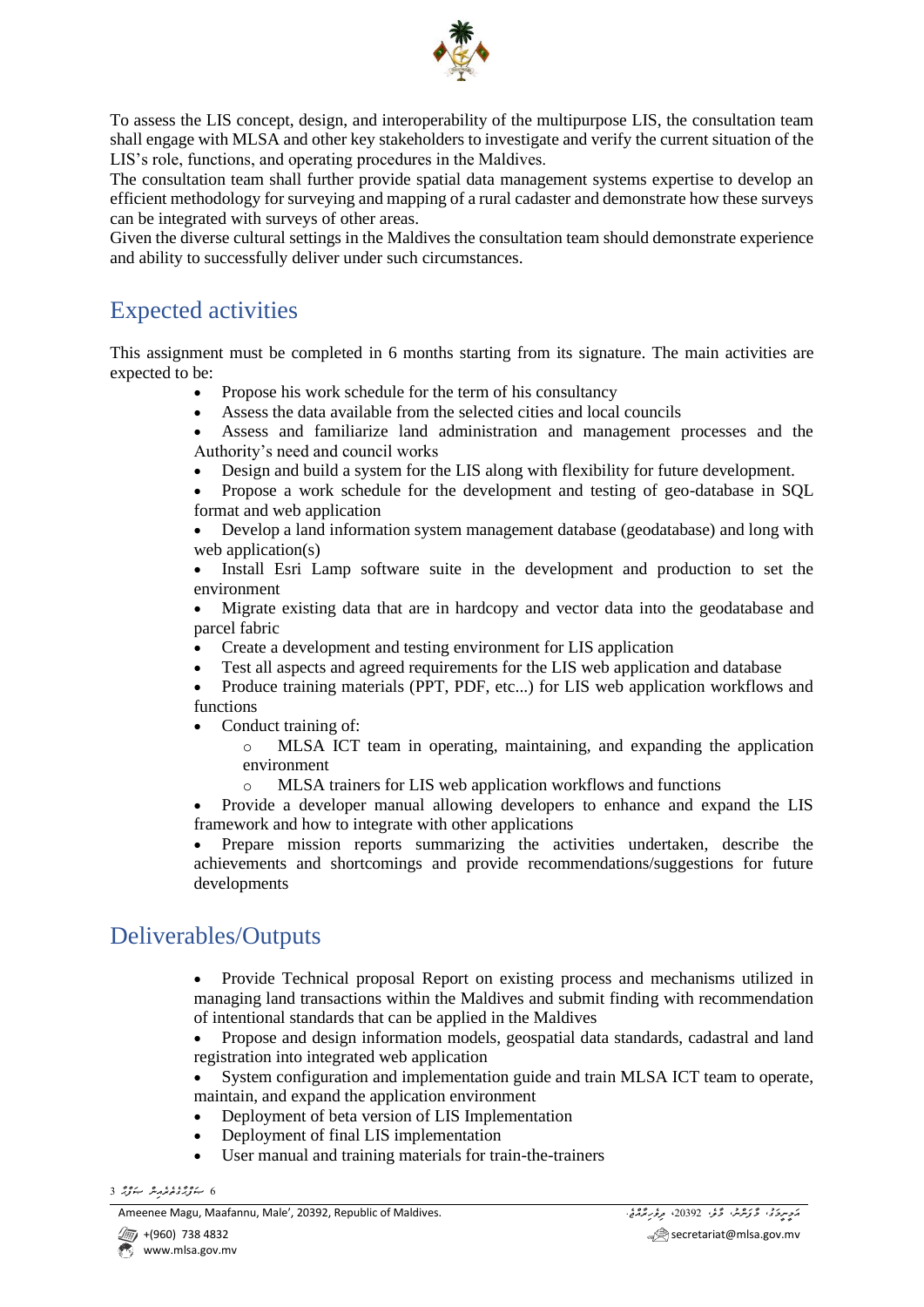

- Training of selected staff from MLSA (train-the-trainers)
- Prepare, submit required project documents, and progress reports.
- Final mission report not later than 2 weeks after the end of the mission

#### Pricing Guide

The consultation team is expected to include in his/her proposal a Firm Fixed Price (FFP) in United States Dollars for carrying out this task. The fee must include the following: 

- Consultancy fee.
- International Travel (international consultants only)
- Accommodation and other incidental costs.

The consultation team is expected to provide their own laptop computers and other professional support if needed. (MLSA will provide remote access to resources during the project period)

#### Duty

The consultation team should work on site during initial data collection and research, system testing, deployment, and training. MLSA will facilitate all necessary services required to perform the consultant's task while on-site the consultant is expected to identify in his schedule the plan for onsite presence during the term of his consultancy.

Maldives Land Survey Authority, Male, Maldives 

Ministry of National Planning, Housing, and Infrastructure.

### Expected Completion Date

The duration of the contract is 6 months starting from its signature.

# Bidder Qualifications

The bids are open to local or international firms. The participating bidder

|             | Shall be a registered firm and should meet the following criteria: |                                                                                                                                                                                                                                                       |  |  |  |  |
|-------------|--------------------------------------------------------------------|-------------------------------------------------------------------------------------------------------------------------------------------------------------------------------------------------------------------------------------------------------|--|--|--|--|
| Particulars |                                                                    | <b>Required Qualification</b>                                                                                                                                                                                                                         |  |  |  |  |
|             | a. Years of Experience in<br><b>ESRI</b> Software's                | Shall have minimum 5 years of experience in the<br>field of development must complete at least 1<br>project using ESRI software suites.                                                                                                               |  |  |  |  |
|             | similar field projects<br>undertaken                               | a. Minimum number of GIS / Shall have undertaken at least two GIS software<br>developments in land tenure, Cadaster and<br>Registration projects that involves development of a<br>similar spatial data management system during the<br>past 15 years |  |  |  |  |

1. None-compliance of both (1a) and (1b) qualification will result in disqualification of the bidder.

1. The Bidder shall also demonstrate that it has on-going projects whether similar in nature.

```
6 ޞަފްޙާގެތެރެއިން ޞަފްޙާ 4
```
مَ*وِسٍودَة، حَرْمَسِهُ، حَرْمٍ حَرْمٍ مَرْمِرِحَمَّدَ* .<br>مَوسِودَة عَرَمَهُمْ، حَرَمَهُمْ، حَرَمَ 20392 ، مِرْمِرَتَّمَدُّ، مَسَوِّمَ مِنْ مَسْتَقِيمَ .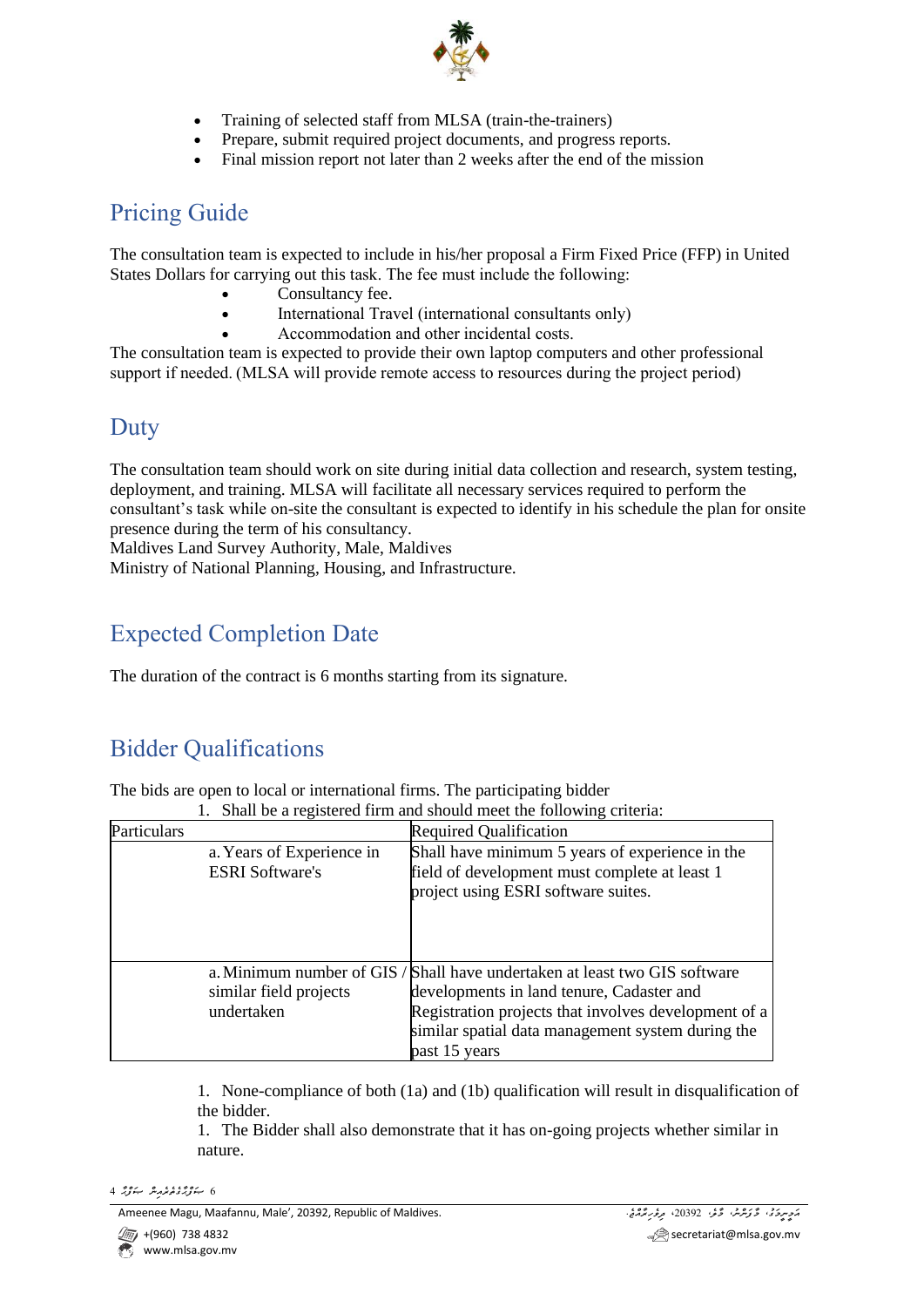

#### Technical Qualification

The team should consist of the following members who can perform the following roles, (Note**: one member can perform two roles if needed**):

| Role                                                       | <b>Experience Requirements</b>   | <b>Education Qualification</b>                                         |  |  |
|------------------------------------------------------------|----------------------------------|------------------------------------------------------------------------|--|--|
| Team Leader /                                              | At least 15 years of experience  | Master's Degree in Land Management,                                    |  |  |
| Land administration consultant,<br><b>GIS</b> specialist   |                                  | Land Administration, Geomatics,                                        |  |  |
|                                                            | have experience with parcel      | Geospatial Sciences, Surveying, or a                                   |  |  |
|                                                            | fabric directing development     | related field                                                          |  |  |
|                                                            | team in the design, development, | Any Professional Certification is an added                             |  |  |
| coding, testing, and debugging of advantage related field. |                                  |                                                                        |  |  |
|                                                            | applications using parcel fabric |                                                                        |  |  |
|                                                            | and python,                      |                                                                        |  |  |
| Database                                                   | At least 15 years of experience  | Bachelor's degree in computer                                          |  |  |
| Engineer/                                                  |                                  | with ESRI software suits a similar programming, computer science, or a |  |  |
| Developer<br>role.                                         |                                  | related field'                                                         |  |  |
|                                                            | familiar with Python, Java       | Any Professional Certification in Back end                             |  |  |
|                                                            | framework and JavaScript API     | in API-Development will be an added                                    |  |  |
|                                                            | integration with ESRI software   | advantage.                                                             |  |  |
|                                                            | and Familiar with database       |                                                                        |  |  |
|                                                            | relations with ESRI software.    |                                                                        |  |  |

### Payment Schedule

| Installment of payment      | Deliverable or Documents to                                                          | Approval Should be \% Of |         |
|-----------------------------|--------------------------------------------------------------------------------------|--------------------------|---------|
| /Period                     | be Delivered                                                                         | obtained from            | payment |
| 1 <sup>st</sup> Installment | Upon contact signed                                                                  |                          | 15%     |
| 2 <sup>nd</sup> Installment | <b>Upon Investigation Report</b>                                                     |                          | 5%      |
| 3rd Installment             | Upon System Document for<br>application                                              | Approved By<br>MLSA      | 10%     |
| 4 <sup>th</sup> Installment | Upon Setting up of Beta<br><b>Environment for testing</b>                            |                          | 10%     |
| 5 <sup>th</sup> Installment | <b>Upon Finalizing Final</b><br>product and training<br>materials and Staff Training | Approved By<br>MLSA      | 40%     |
| 6 <sup>th</sup> Installment | <b>Upon End Mission Report</b>                                                       |                          | 15%     |
| 7 <sup>th</sup> Installment | After service period<br>minimum 3-month support                                      |                          | 5%      |